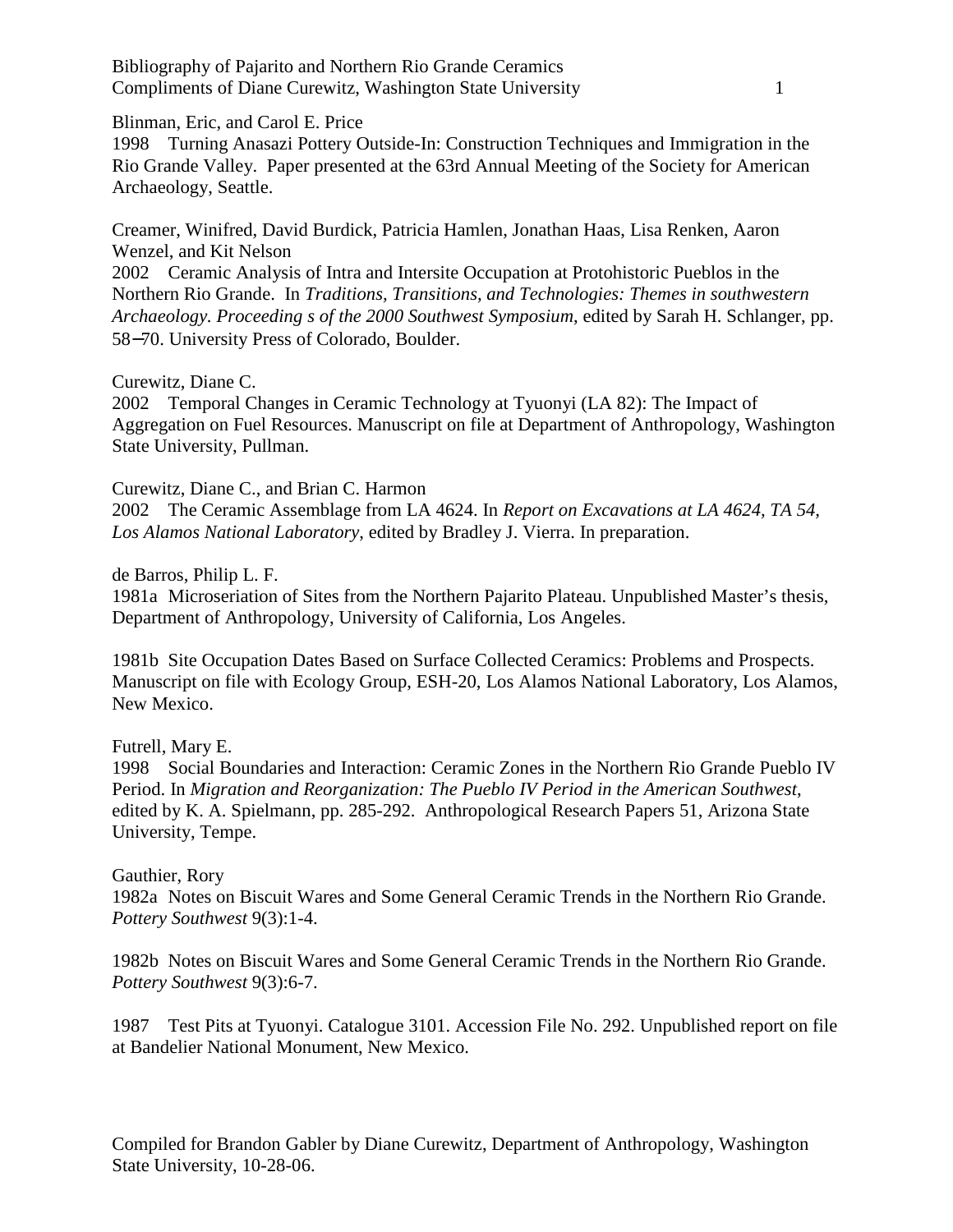1987 Ceramics. In *Howiri: Excavation at a Northern Rio Grande Biscuit Ware Site*, edited by Denise Fallon and Karen Wening, pp. 35−58. Laboratory of Anthropology Note No. 261b. Museum of New Mexico, Santa Fe.

# Graves, William M., and Eckert, Suzanne L.

1998 Decorated Ceramic Distributions and Ideological Developments in the Northern and Central Rio Grande Valley, New Mexico. In *Migration and Reorganization: The Pueblo IV Period in the American Southwest*, edited by K. A. Spielmann, pp. 263-283. Anthropological Research Papers 51, Arizona State University, Tempe.

# Gray, Michelle

1990 Ceramic Materials. In *Bandelier Archaeological Excavation Project: Summer 1989 Excavations at Burnt Mesa Pueblo*, edited by T. A. Kohler, pp. 75-86. Washington State University, Department of Anthropology, Reports of Investigations No. 62. Washington State University, Pullman, Washington.

# Habicht-Mauche, Judith A.

1993 *The Pottery from Arroyo Hondo Pueblo, New Mexico: Tribalization and Trade in the Northern Rio Grande*. Arroyo Hondo Archaeological Series,Volume 8. School of American Research Press.

1995 Changing Patterns of Pottery Manufacture and Trade in the Northern Rio Grande Region. In *Ceramic Production in the American Southwest*, edited by B. J. Mills and P. L. Crown, pp. 167-199. University of Arizona Press, Tucson.

2000 Torturing Sherds: Ceramic Petrography and the Development of Rio Grande Archaeology. In *Traditions, Transitions, and Technologies: Themes in Southwestern Archaeology. Proceedings of the 2000 Southwest Symposium,* edited by Sarah H. Schlanger, pp. 49−58. University Press of Colorado, Niwot.

Habicht-Mauche, Judith A., Stephen T. Glenn, Homer Milford, and A. Russell Flegel 2000 Isotopic Tracing of Prehistoric Rio Grande Glaze-Paint Production and Trade. *Journal of Archaeological Science* 27:709−713.

# Hagstrum, Melissa B.

1983 Prehistoric Ceramic Craft Specialization in the American Southwest: A Test Case in the Upper Rio Grande Valley, New Mexico. Unpublished Master's thesis, Department of Anthropology, University of California at Los Angeles.

1985 Measuring Prehistoric Craft Specialization: A Test Case in the American Southwest. *Journal of Field Archaeology* 12:65-75.

1995 Creativity and Craft. In *Ceramic Production in the American Southwest*, edited by B. J. Mills and P. L. Crown, pp. 281-299. University of Arizona Press, Tucson.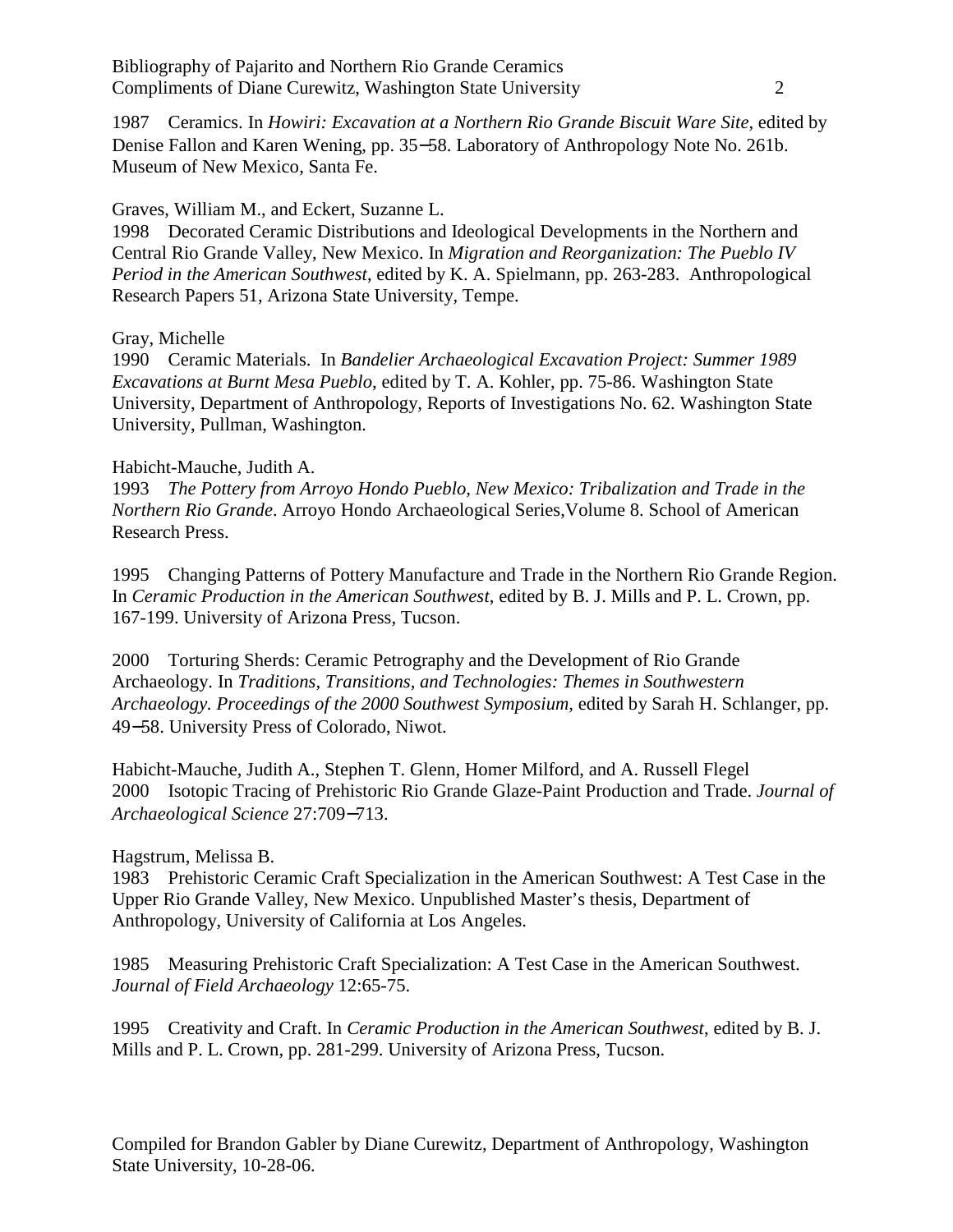Bibliography of Pajarito and Northern Rio Grande Ceramics Compliments of Diane Curewitz, Washington State University 3

Harlow, Francis H. 1973 *Matte-Paint Pottery of the Tewa, Keres and Zuni Pueblos*. Museum of New Mexico, Santa Fe.

Herhahn, Cynthia L.

1995 An Exploration of Technology Transfer in the Fourteenth Century Rio Grande Valley, New Mexico: A Compositional Analysis of Glaze Paints. Unpublished M.A. thesis. Arizona State University, Tempe.

Kidder, Alfred V., and Charles A. Amsden

1931 The Pottery of Pecos, Volume I. Peabody Foundation for Archaeology, Yale University Press, New Haven, Connecticut.

Kidder, Alfred V., and Anna O. Shepard 1936 *The Pottery of Pecos, Vol. 2*. Papers of the Phillips Academy Southwest Expedition No. 7. Yale University Press, New Haven, Connecticut.

Lang, Richard W.

1971 The Arroyo Hondo Survey: Ceramic Analysis. Manuscript on file at the School of American Research, Santa Fe, New Mexico.

1980 Summary of Data on Chronological Change in Culinary Pottery Classes and their Correlations with Painted Pottery Type Frequency Variation in the Vicinity of the Santa Fe Drainage. Manuscript prepared for the Pajarito Archaeological Research Project, University of California, Los Angeles.

1982 Transformation in White Ware Pottery of the Northern Rio Grande. In *Southwestern Ceramics: A Comparative Review*, edited by A. H. Schroeder, pp. 153-200. The Arizona Archaeologist, No. 15. Arizona Archaeological Society, Phoenix, Arizona.

McKenna, Peter J., and Judith Miles (compilers)

1991 Appendix 7.1: Ceramic Manual for the Bandelier Archaeological Survey. In *The Bandelier Archaeological Survey*, edited by R. P. Powers and J. D. Orcutt. Intermountain Cultural Resources Management Professional Paper No. 57. National Park Service, Department of the Interior.

Mera, Harry P.

1932 *Wares Ancestral to Tewa Polychrome*. Laboratory of Anthropology Technical Series, Bulletin No. Four, Archaeological Survey. Laboratory of Anthropology, Santa Fe, New Mexico.

1933 *A Proposed Revision of the Rio Grande Glaze Paint Sequence*. Laboratory of Anthropology Technical Series, Bulletin No. Five. Laboratory of Anthropology, Santa Fe, New Mexico.

1934 *A Survey of the Biscuit Ware Area in Northern New Mexico*. Laboratory of Anthropology Technical Series, Bulletin No. Six. Laboratory of Anthropology, Santa Fe, New Mexico.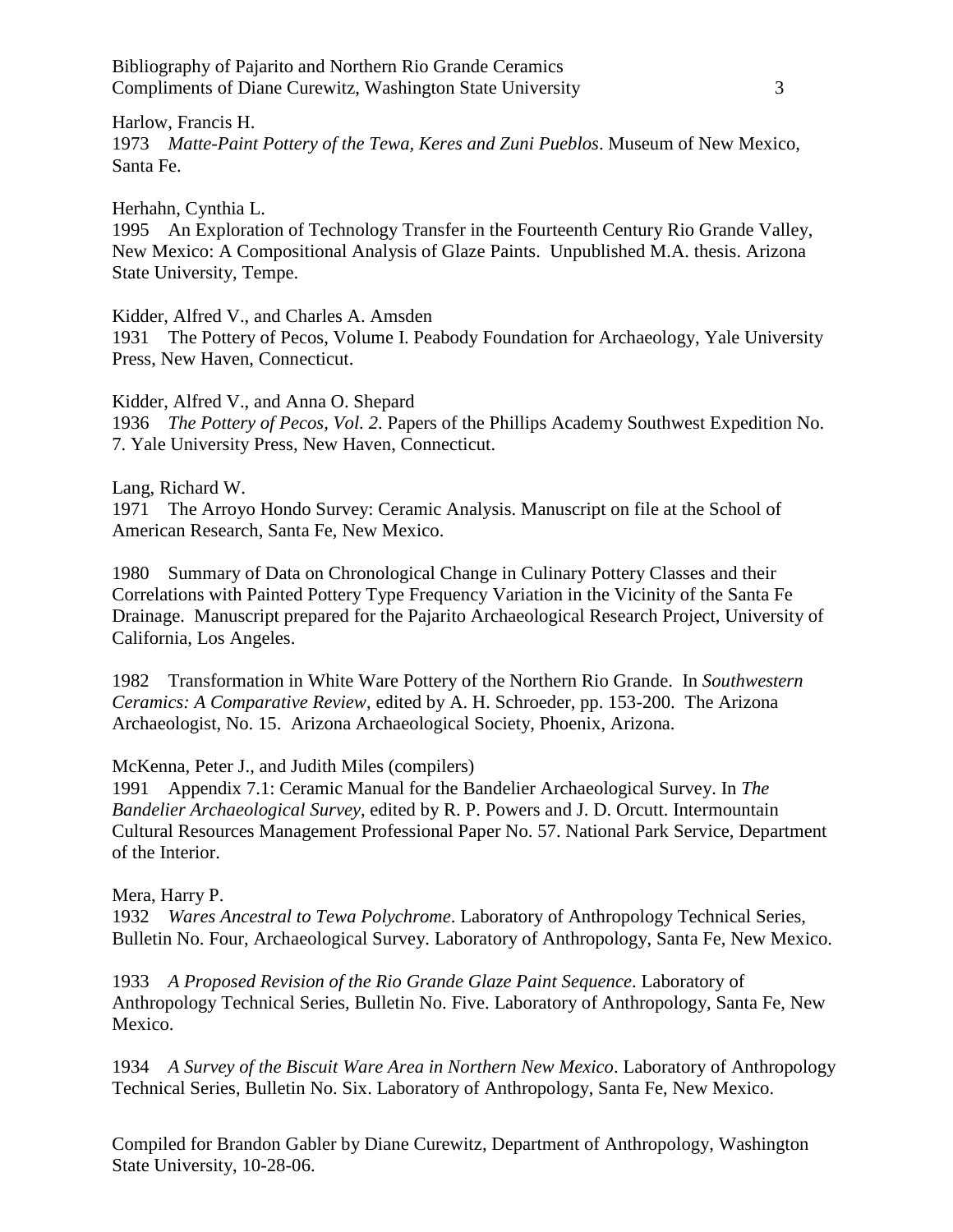1935 *Ceramic Clues to the Prehistory of North Central New Mexico*. Laboratory of Anthropology, Technical Series, Bulletin No. 8. Museum of New Mexico, Santa Fe, New Mexico.

1940 Population Changes in the Rio Grande Glaze-Paint Area. Laboratory of Anthropology Technical Series, Bulletin No. Nine. Laboratory of Anthropology, Santa Fe, New Mexico.

### Mobley-Tanaka, Jeannette L.

2000 Craft and Ritual on the Rio Grande: Ideology and the Development and Maintenance of Specialized Production in the American Southwest. Unpublished manuscript on file at the Department of Anthropology, Arizona State University, Tempe.

#### Orcutt, Janet D.

1999 Chronology. In *The Bandelier Archaeological Survey: Volume I*, edited by R. P. Powers and J. D. Orcutt, pp. 85−116. Intermountain Cultural Resources Management Professional Paper No. 57. National Park Service, Department of the Interior.

#### Reed, Lori Stephens

1989 X-Ray Diffraction Analysis of Glaze Painted Ceramics from the Northern Rio Grande Region, New Mexico: Implications of Glazeware Production and Exchange. Unpublished M. A. thesis, New Mexico State University, Las Cruces.

Ruscavage-Barz, Samantha M.

1999a Knowing Your Neighbor: Coalition Period Community Dynamics on the Pajarito Plateau, New Mexico. Unpublished Ph.D. dissertation, Department of Anthropology, Washington State University, Pullman.

1999b Fire in the Hole: The Effects of Fire on Subsurface Archaeological Materials. Draft manuscript in preparation for Bandelier National Monument, New Mexico. Intermountain Cultural Resources Management, National Park Service.

## Shepard, Anna O.

1942 *Rio Grande Glaze Paint Ware: A Study Illustrating the Place of Ceramic Technological Analysis in Archaeological Research*. Contributions to American Anthropology and History, No. 39. Carnegie Institution of Washington, Publication 528, pp.129-262. Washington, D.C.

1965 Rio Grande Glaze-paint Pottery: A Test of Petrographic Analysis. In *Ceramics and Man*, edited by Frederick R. Matson, pp. 62−87. Aldine, Chicago.

Snow, David H.

1982 The Rio Grande Glaze, Matte-Paint, and Plainware Tradition. In *Southwestern Ceramics: A Comparative Review*, edited by A. H. Schroeder. The Arizona Archaeologist No. 15. Arizona Archaeological Society, Tucson.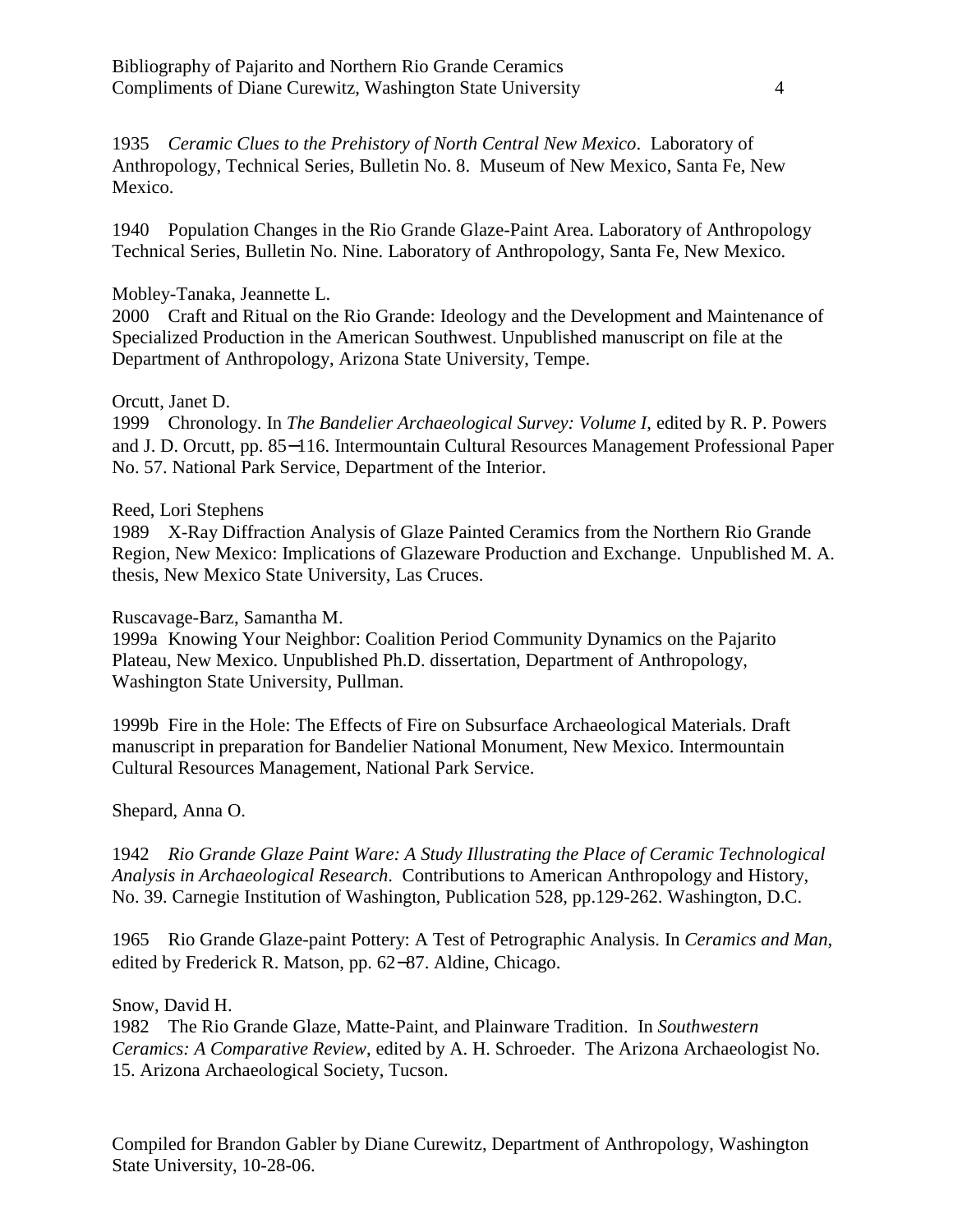Bibliography of Pajarito and Northern Rio Grande Ceramics Compliments of Diane Curewitz, Washington State University 5

Spielmann, Katherine A.

1998 Ritual Influence on the Development of Rio Grande Glaze A Ceramics. In *Migration and Reorganization: The Pueblo IV Period in the American Southwest*, edited by K. A. Spielmann, pp. 253-261. Anthropological Research Papers 51, Arizona State University, Tempe.

Steen, Charlie R. 1982 *Pajarito Plateau Archaeological Surveys and Excavations II*. Los Alamos National Laboratory, LA-8860-NERP, Los Alamos, New Mexico.

Traylor, Diane E., and Robert P. Scaife

1982 Ceramics. In *Bandelier: Excavations in the Flood Pool of Cochiti Lake, New Mexico*, edited by L. Hubbell and D. Traylor, pp. 239-312. National Park Service, Southwest Cultural Resources Center, Santa Fe, New Mexico.

Vint, James M.

1999 Ceramic Artifacts. In *The Bandelier Archaeological Survey: Volume II*, edited by R. P. Powers and J. D. Orcutt, pp. 389-467. Intermountain Cultural Resources Management Professional Paper No. 57. National Park Service, Department of the Interior.

Warren, A. Helene 1969 Tonque, One Pueblo's Glaze Pottery Dominated Middle Rio Grande Commerce. *El Palacio* 76:36-42.

1970 Notes on the Manufacture and Trade of Rio Grande Glazes. *The Artifact* 8:1−7.

1976 Section B: The Ceramics and Mineral Resources of LA 70 and the Cochiti Area. In Archaeological Excavations at Pueblo del Encierro, LA 70, Cochiti Dam Salvage Project, Final Report: 1964−1965 Field Seasons, edited by David H. Snow, pp. B1−169. Laboratory of Anthropology Notes no. 78. Museum of New Mexico, Santa Fe.

1977 New Dimensions in the Study of Prehistoric Pottery. In *Archaeological Investigations in Cochiti Reservoir, New Mexico, Vol. 2*, edited by R. C. Chapman and J. V. Biella, pp. 363-374. Office of Contract Archaeology, Department of Anthropology, University of New Mexico, Albuquerque, New Mexico.

1979a Geological and Mineral Resources of the Cochiti Reservoir Area. *In Archeological Investigations in Cochiti Reservoir, New Mexico. Volume 4: Adaptive Change in the Northern Rio Grande Valley*, edited by Jan V. Biella and Richard C. Chapman, pp. 47-58. Office of Contract Archeology, Department of Anthropology, University of New Mexico, Albuquerque.

1979b The Glaze Paint Wares of the Upper Middle Rio Grande. In *Archaeological Investigations in Cochiti Reservoir, New Mexico. Volume 4: Adaptive Change in the Northern Rio Grande*, edited by Jan V. Biella and Richard C. Chapman, pp. 187-216. Office of Contract Archaeology, Department of Anthropology, University of New Mexico, Albuquerque.